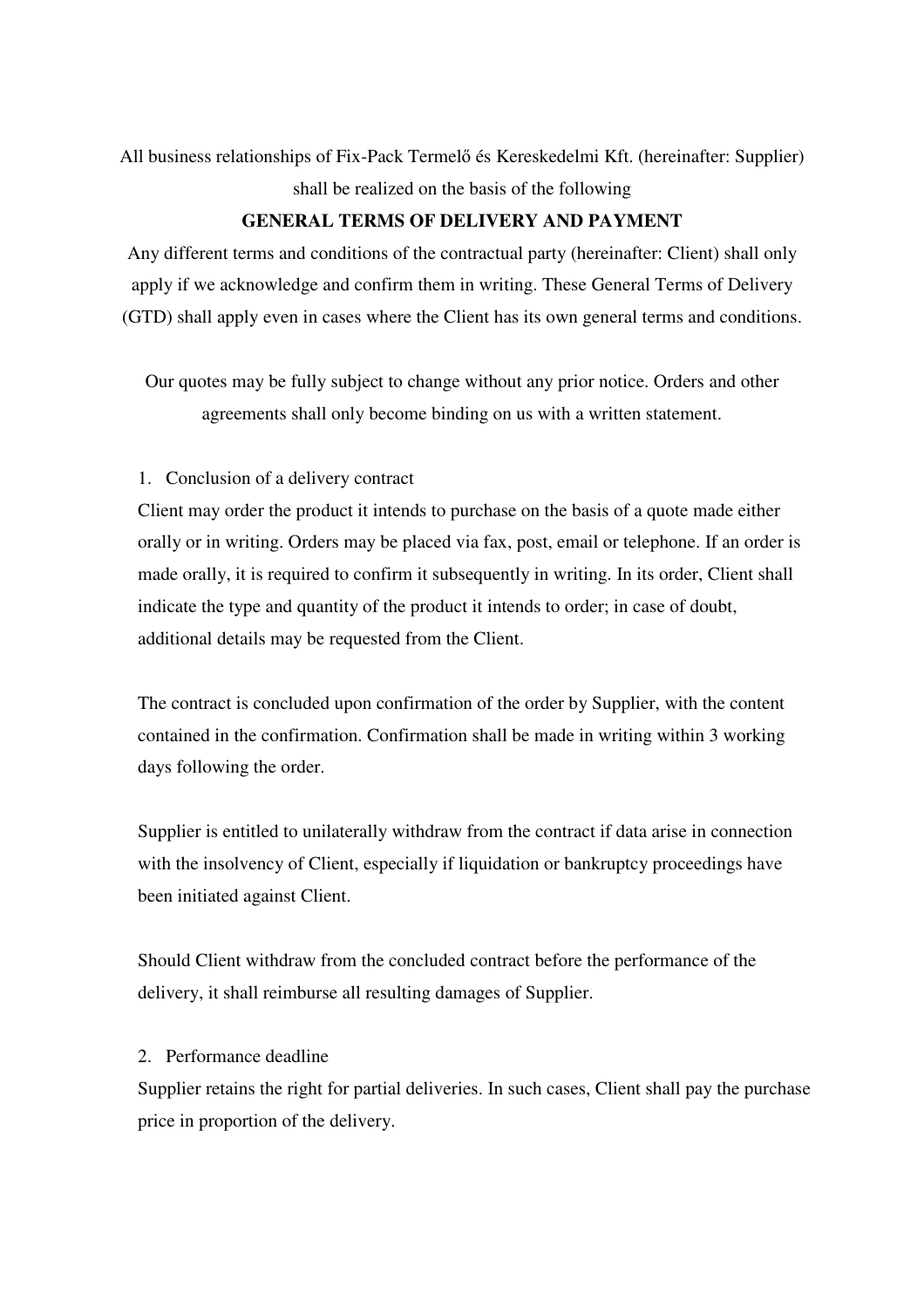The performance deadlines communicated by Supplier are for information purposes only. Supplier shall not be held liable for late performance, as well as for damages arising therefrom.

Supplier shall use its best endeavours to meet the performance deadline originally undertaken. If the delay in performance is more than 2 weeks compared to the original date, then Client may unilaterally withdraw from the contract without any consequences.

#### 3. Delivery and acceptance

Delivery and acceptance of the ordered products shall take place at Supplier's site, or in the event of Client's express request to this end, it may also take place at Client's site or at any address specified by Client. With regards to bearing the delivery costs, the agreement made by and between the parties shall apply. By delivering the goods to the carrier performing the shipping, all risks shall be transferred to Client.

Client shall accept the goods within deadline; it shall be held liable for any damages resulting from late acceptance.

Upon acceptance of the goods, Client shall raise its objections concerning quality or quantity defects that are detectable by visual inspection. Following this, if Client has not raised any objection, the parties shall regard the goods indicated on the invoice as well as on the delivery note as accepted. Subsequently, Client shall only raise quality objections concerning the product due to so-called hidden defects.

#### 4. Prices and terms of payment

The prices indicated in the quote are for information purpose only. Only the price contained in the confirmation regarding the specific order shall be considered as valid.

Payment for the accepted product shall be due on the date indicated on the relevant invoice, and Client shall pay this amount with the method stated on the invoice. In the event of wire transfer, payment shall be considered as completed upon crediting the amount to the bank account of Supplier. In case of late payment, Suppler shall become entitled to charge the Client with late payment interest as specified in the Hungarian Civil Code.